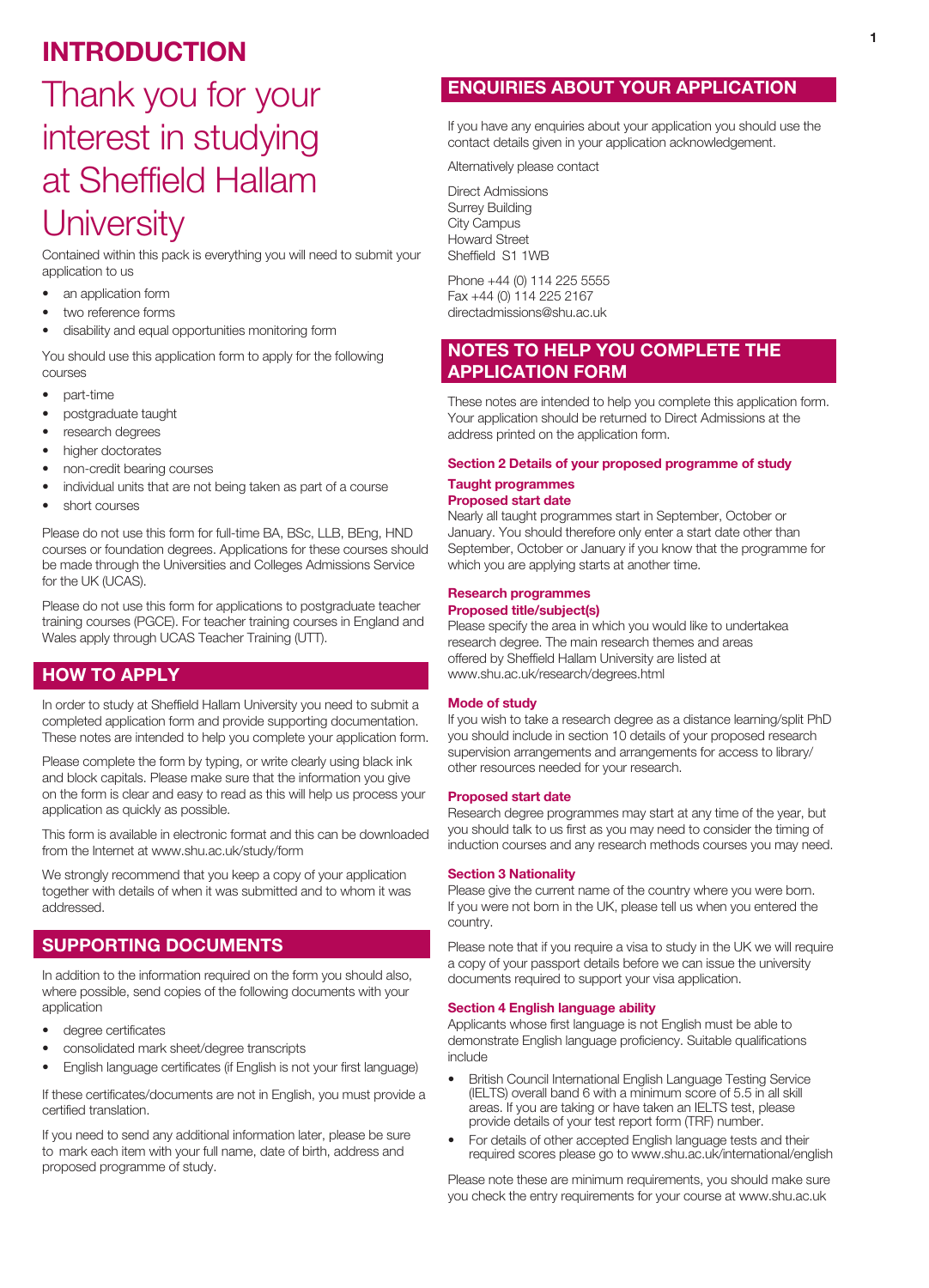#### Section 5 Criminal convictions

The University needs to know whether you have a conviction for an offence against the person, which is of a violent or sexual nature, or, a conviction for an offence involving unlawfully supplying controlled drugs or substances, where the conviction concerns criminal drug dealing or trafficking. If you have such a conviction, please mark the box with an X. Your conviction will not affect the academic consideration of your application.

Please note some courses may require all applicants to undertake a Disclosure and Barring Service (DBS) check irrespective of whether or not you have declared a conviction on your application.

### Sections 6, 7, 8, 9 Education, work experience, membership of professional bodies and further information in support of application

General information about entry requirements is given in the online course prospectus. You should also consult individual course information for any specific or additional requirements. Contact the faculty for further information.

Your application will be considered on the basis of your education, work and other relevant experience. You should therefore give full and accurate details of all your relevant previous experience in these sections.

In the further details section you must include a personal statement explaining why you wish to study the course you are applying for and explaining how your previous education and experience have prepared you for the course.

### Section 10 Referees

It is your responsibility to request references, which should be provided on the relevant form and returned by the referee to the University. The University will not request references on your behalf. See notes below on obtaining references.

### Section 13 Declaration

Any offer of a place to study is subject to your acceptance of the University's terms and conditions. In particular we draw your attention to section 12.1(a). A copy of them may be found at the back of printed copies of the University application form and on the Internet at www.shu.ac.uk/about/legal.html. You **must** read these terms and conditions before accepting any offer.

### Disabilities and support needs

The University welcomes students with disabilities, but it needs to know their needs so that it can make appropriate arrangements. If you have a special need, please tick the most appropriate box. The Disabled Student Support Team will contact you to discuss how to help you.

#### Equal opportunities monitoring

This information is collected so that the University can monitor the effectiveness of its equal opportunities policies. The information will be detached from your application form and will not be made available to the admissions tutor for selection purposes.

## WHERE TO SEND YOUR COMPLETED APPLICATION FORM

Please send your completed application form to Direct Admissions, Surrey Building, City Campus, Howard Street, Sheffield S1 1WB unless you have been dealing with a specific faculty contact or research area. In which case you application should be sent directly to this contact.

## OBTAINING ACADEMIC REFERENCES TO SUPPORT YOUR APPLICATION

Completed references should be returned to Direct Admissions, Surrey Building, City Campus, Howard Street, Sheffield S1 1WB unless you have been dealing with a specific faculty contact or research area. In which case references should be sent directly to this contact.

You are responsible for

- approaching referees and requesting references
- giving each referee a copy of the reference form with sections 1, 2 and 3 completed
- explaining about the programme for which you are applying
- notifying referees of deadlines and where to return completed forms

The reference form and instructions are available in PDF format and can be downloaded from the internet from www.shu.ac.uk/study/form.

### Return address for completed references (section 3 of reference form).

Please complete with full details of where the completed reference should be returned. You should enter the name and address of your contact at the University.

## QUERIES AND COMPLAINTS

Queries about the progress of your application should be made to the relevant faculty contact. If you have any concerns or complaints relating to the processing of your application, please contact the Admissions Office, Sheffield Hallam University, City Campus, Howard Street, Sheffield S1 1WB.

This form will be photocopied. Please type, or write clearly in block capitals in black ink.

Please note important information relating to your application will be sent to you by email. Please ensure that your email address can be clearly read and that your email account will accept email sent from addresses ending @shu.ac.uk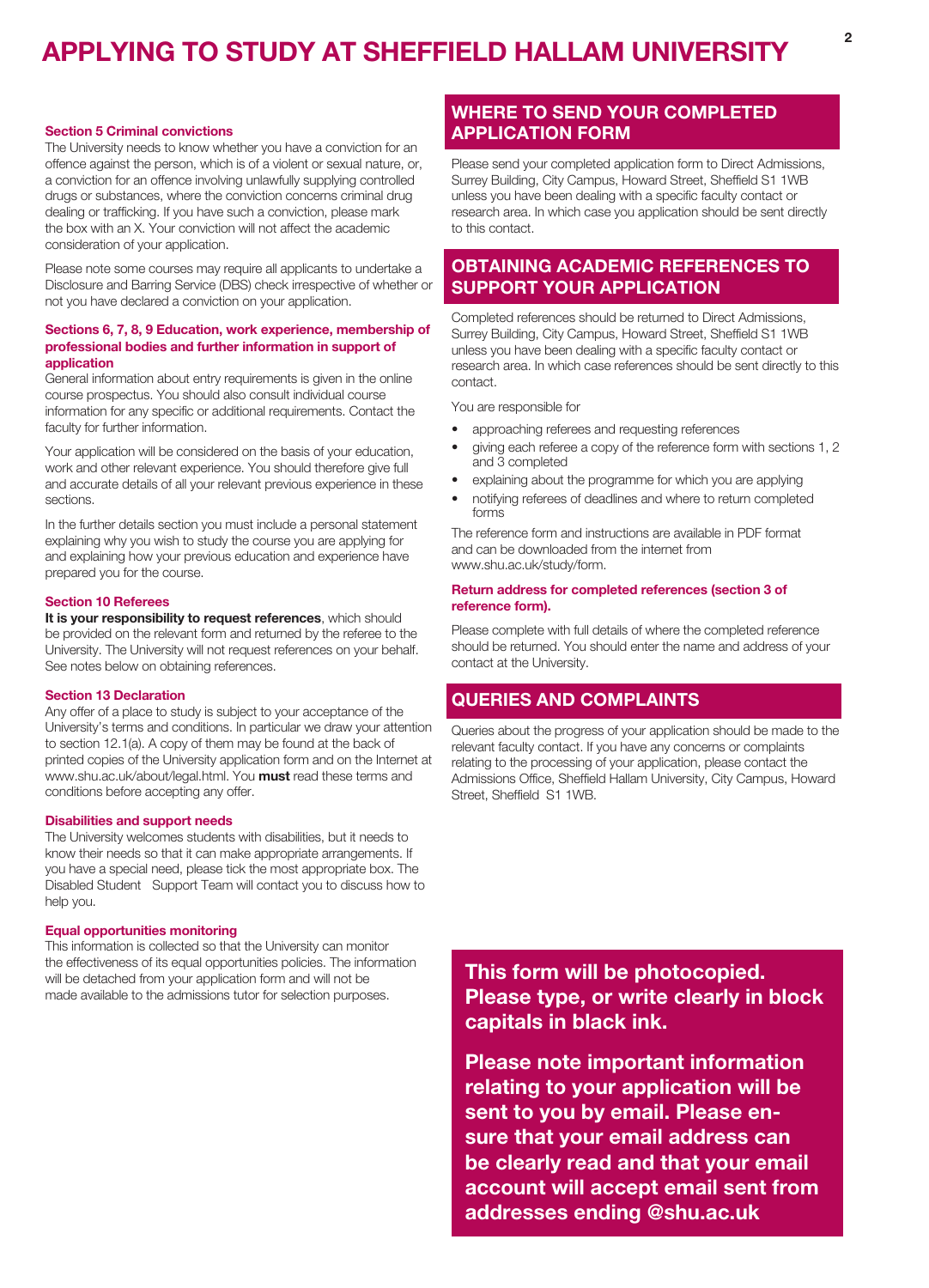| <b>Application form</b>                                                                                                                                                                                 | For office use only                                                                                                |  |  |  |  |  |  |
|---------------------------------------------------------------------------------------------------------------------------------------------------------------------------------------------------------|--------------------------------------------------------------------------------------------------------------------|--|--|--|--|--|--|
| Please read the preceding instructions for completing this form.<br>This form will be photocopied. Please type or write clearly in block capitals in black ink. Tick boxes $\checkmark$ as appropriate. |                                                                                                                    |  |  |  |  |  |  |
|                                                                                                                                                                                                         | 1 Your personal and contact details                                                                                |  |  |  |  |  |  |
| Title (eg Mr, Ms, Dr etc)                                                                                                                                                                               | Gender<br>Male<br>Female                                                                                           |  |  |  |  |  |  |
| Last name                                                                                                                                                                                               |                                                                                                                    |  |  |  |  |  |  |
| First name(s)                                                                                                                                                                                           |                                                                                                                    |  |  |  |  |  |  |
|                                                                                                                                                                                                         | Official name (as it appears on your passport/national identity card)                                              |  |  |  |  |  |  |
| Date of birth                                                                                                                                                                                           | day<br>month<br>year<br>Last name on 16 <sup>th</sup> birthday                                                     |  |  |  |  |  |  |
| <b>Address</b>                                                                                                                                                                                          | Home<br>Correspondence (if different from home address)                                                            |  |  |  |  |  |  |
| Line 1                                                                                                                                                                                                  |                                                                                                                    |  |  |  |  |  |  |
| Line 2<br>Line 3                                                                                                                                                                                        |                                                                                                                    |  |  |  |  |  |  |
| City                                                                                                                                                                                                    |                                                                                                                    |  |  |  |  |  |  |
| Postcode (UK Only)                                                                                                                                                                                      |                                                                                                                    |  |  |  |  |  |  |
| Country<br>Email                                                                                                                                                                                        |                                                                                                                    |  |  |  |  |  |  |
|                                                                                                                                                                                                         | Telephone numbers (please include full country and area code)                                                      |  |  |  |  |  |  |
| Daytime                                                                                                                                                                                                 | <b>Mobile</b><br>Evening                                                                                           |  |  |  |  |  |  |
|                                                                                                                                                                                                         | Applications for nursing and education courses only                                                                |  |  |  |  |  |  |
| Nursing reference number                                                                                                                                                                                |                                                                                                                    |  |  |  |  |  |  |
| Teacher ref number (DfES number)                                                                                                                                                                        |                                                                                                                    |  |  |  |  |  |  |
|                                                                                                                                                                                                         | 2 Details of your proposed programme of study Complete either taught courses or research programme as appropriate  |  |  |  |  |  |  |
| <b>Taught courses only</b>                                                                                                                                                                              |                                                                                                                    |  |  |  |  |  |  |
| Mode of study                                                                                                                                                                                           | Distance learning<br>Full-time<br>Part-time<br>Other<br>please specify                                             |  |  |  |  |  |  |
| Proposed start date                                                                                                                                                                                     | month<br>year                                                                                                      |  |  |  |  |  |  |
| Award                                                                                                                                                                                                   | Cert HE<br>BA, BSc, BEng, BSc<br>MBA, MA, MSc, MEng, PgDip, PgCert<br>Other   please specify                       |  |  |  |  |  |  |
| Course title                                                                                                                                                                                            |                                                                                                                    |  |  |  |  |  |  |
| Year of entry                                                                                                                                                                                           | Year <sub>3</sub><br>Year 1<br>Year 2                                                                              |  |  |  |  |  |  |
|                                                                                                                                                                                                         |                                                                                                                    |  |  |  |  |  |  |
| <b>Research programmes only</b><br>Mode of study                                                                                                                                                        | Full-time<br>Part-time<br>Other<br>please specify                                                                  |  |  |  |  |  |  |
| Proposed start date                                                                                                                                                                                     | month<br>year                                                                                                      |  |  |  |  |  |  |
| Award                                                                                                                                                                                                   | <b>MPhil</b><br>PhD<br>DBA, EdD<br>Other<br>please specify                                                         |  |  |  |  |  |  |
| Proposed title/subject/area(s)                                                                                                                                                                          |                                                                                                                    |  |  |  |  |  |  |
|                                                                                                                                                                                                         |                                                                                                                    |  |  |  |  |  |  |
|                                                                                                                                                                                                         | Have you confirmed that Sheffield Hallam University caters for your proposed area of research?<br><b>No</b><br>Yes |  |  |  |  |  |  |
| Please provide an outline research proposal (1500 words maximum) - see section 9                                                                                                                        |                                                                                                                    |  |  |  |  |  |  |

3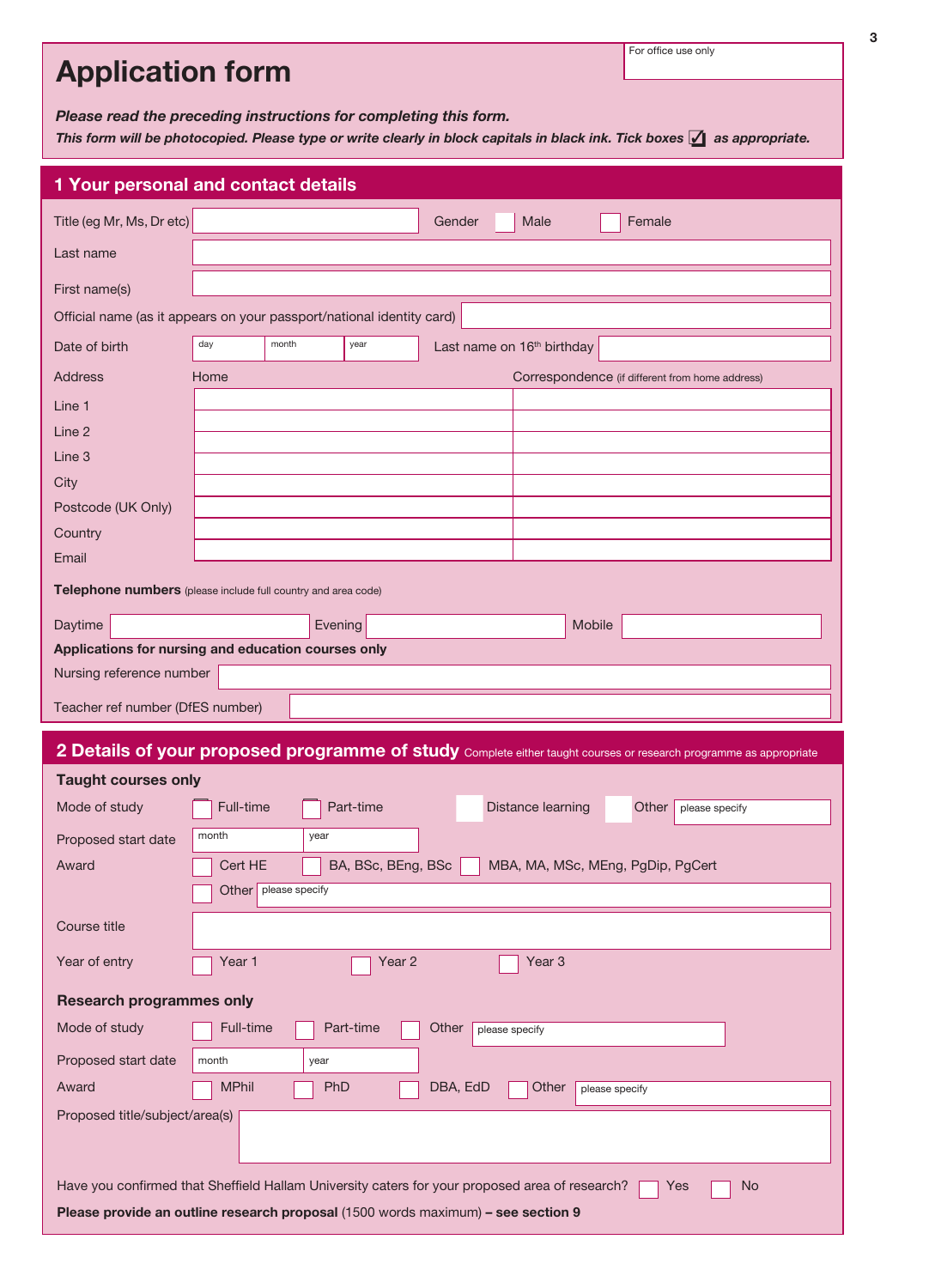|                                                                                                                                                                                                                                                                         |                                           |                           |                            |                                               | 4   |  |
|-------------------------------------------------------------------------------------------------------------------------------------------------------------------------------------------------------------------------------------------------------------------------|-------------------------------------------|---------------------------|----------------------------|-----------------------------------------------|-----|--|
| <b>3 Nationality</b>                                                                                                                                                                                                                                                    |                                           |                           |                            |                                               |     |  |
| Country of birth (the country where you were born)                                                                                                                                                                                                                      |                                           |                           |                            |                                               |     |  |
| Nationality (the country for which you are entitled to hold a passport)                                                                                                                                                                                                 |                                           |                           |                            |                                               |     |  |
| Country of domicile (the country you live in)                                                                                                                                                                                                                           |                                           |                           |                            |                                               |     |  |
| Do you require a student visa to study in the UK?                                                                                                                                                                                                                       |                                           | No<br>Yes                 |                            |                                               |     |  |
| If you answer yes to the above question please provide a copy of your passport                                                                                                                                                                                          |                                           |                           |                            |                                               |     |  |
| Have you previously studied in the UK?                                                                                                                                                                                                                                  | Yes                                       | <b>No</b>                 |                            |                                               |     |  |
| If yes please list the course(s) you have studied including any English courses, the type of visa and the course start and end dates.<br>Please provide supporting certificates / transcripts and copies of your visa. Please continue on a separate sheet if necessary |                                           |                           |                            |                                               |     |  |
| Course title                                                                                                                                                                                                                                                            | Name of institution/<br>School/university | Course Start/<br>End date | Level, e.g. BA,<br>BSc, MA | Type of visa<br>(please include copies)       |     |  |
|                                                                                                                                                                                                                                                                         |                                           |                           |                            |                                               |     |  |
| When did you first enter the UK?                                                                                                                                                                                                                                        |                                           |                           |                            |                                               |     |  |
| Are you currently in the UK                                                                                                                                                                                                                                             | <b>No</b><br>Yes                          |                           |                            |                                               |     |  |
| If yes, what is your immigration status                                                                                                                                                                                                                                 |                                           |                           |                            |                                               |     |  |
| Have you ever been refused a visa for entry into the UK                                                                                                                                                                                                                 |                                           | <b>No</b><br>Yes          |                            | If yes, please provide refusal documentation. |     |  |
| Have you ever been refused entry into the UK                                                                                                                                                                                                                            |                                           | <b>No</b><br>Yes          |                            | If yes, please provide refusal documentation. |     |  |
| Have you ever been subject to any notice,<br>or removal from the UK by the Home Office,<br>due to overstaying leave to remain?                                                                                                                                          |                                           | <b>No</b><br>Yes          |                            |                                               |     |  |
| If yes, please provide details including the date of your                                                                                                                                                                                                               |                                           |                           |                            |                                               |     |  |
| notice or removal, including details of any sanctions.                                                                                                                                                                                                                  |                                           |                           |                            |                                               |     |  |
|                                                                                                                                                                                                                                                                         |                                           |                           |                            |                                               |     |  |
| <b>4 English language</b>                                                                                                                                                                                                                                               |                                           |                           |                            |                                               |     |  |
| Do you hold any English language qualifications?                                                                                                                                                                                                                        | Yes                                       | <b>No</b>                 |                            |                                               |     |  |
| Do you intend to sit an English language qualification before coming to study at Sheffield Hallam University?<br>Yes<br>No.                                                                                                                                             |                                           |                           |                            |                                               |     |  |
| English language qualifications (please attach copies of all certificates)                                                                                                                                                                                              |                                           |                           |                            |                                               |     |  |
| Would you like to be considered for a Sheffield Hallam University Pre-sessional English Language course?                                                                                                                                                                |                                           |                           |                            | Yes                                           | No. |  |
| If yes and you require a visa to study in the UK, would you like to be considered for a joint CAS,<br>to cover your pre-sessional and main course of study?                                                                                                             |                                           |                           |                            | Yes                                           | No  |  |
|                                                                                                                                                                                                                                                                         |                                           |                           |                            |                                               |     |  |

| <b>English Language qualification</b>                                                                                             |                      |                       |                        |  |
|-----------------------------------------------------------------------------------------------------------------------------------|----------------------|-----------------------|------------------------|--|
| Date of qualification                                                                                                             | <b>Test provider</b> |                       | <b>Overall score</b>   |  |
|                                                                                                                                   |                      |                       |                        |  |
| <b>Reading score</b>                                                                                                              | <b>Writing score</b> | <b>Speaking score</b> | <b>Listening score</b> |  |
|                                                                                                                                   |                      |                       |                        |  |
|                                                                                                                                   |                      |                       |                        |  |
| Date of award or expected award                                                                                                   |                      |                       |                        |  |
| Applications for postgraduate courses and research degrees only<br>Was English the language of instruction for your first degree? |                      | Yes                   | <b>No</b>              |  |
| If yes please provide details of your previous study in section 6 of the application.                                             |                      |                       |                        |  |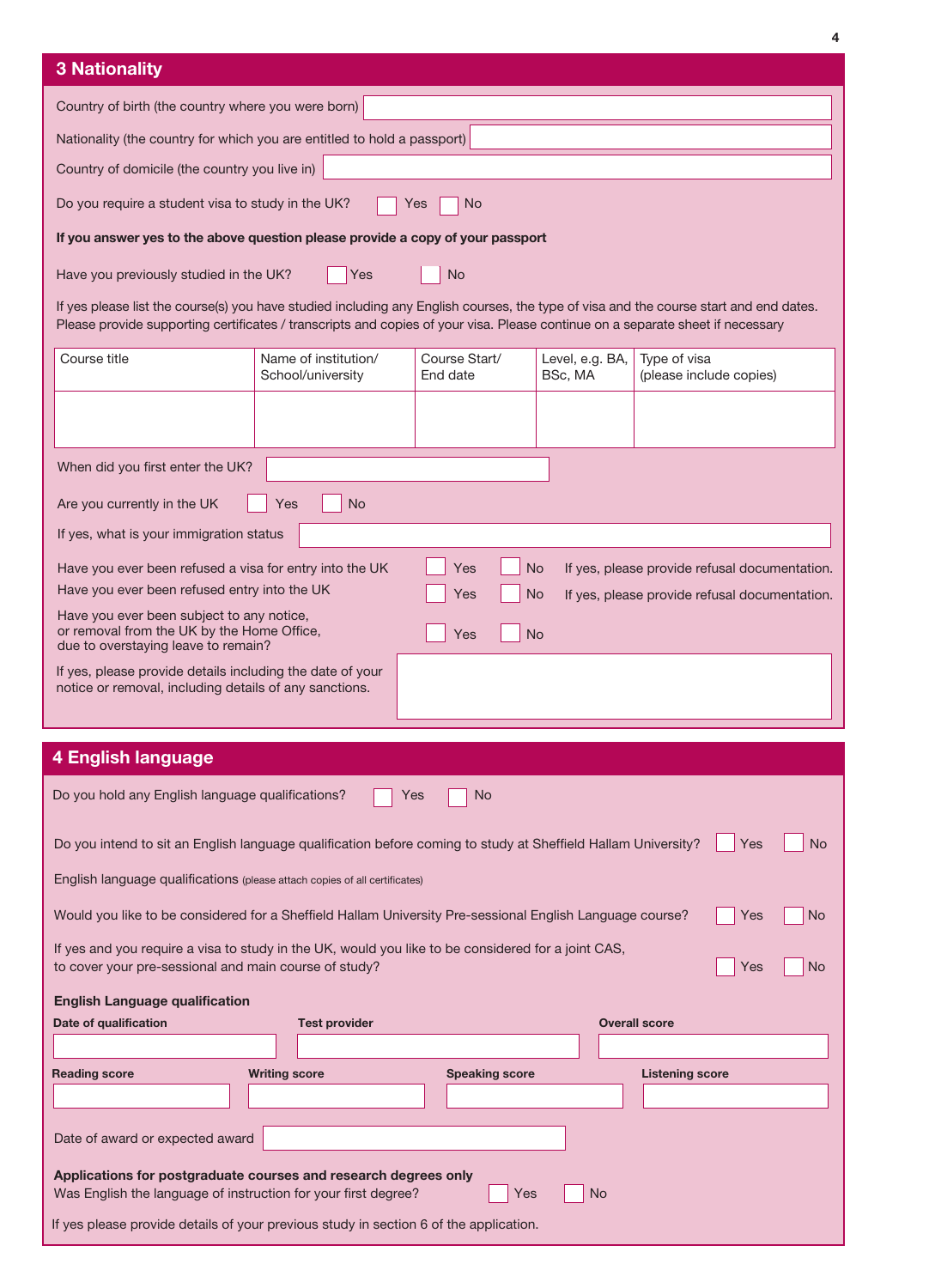|  |  | <b>5 Criminal convictions</b> |  |
|--|--|-------------------------------|--|
|  |  |                               |  |

Do you have any relevant criminal convictions? The Context of Table 1 Yes No

## 6 Education

Your application will be considered on the basis of your education. You should therefore give full and accurate details of your education background in this section. For your application to university, you must include details of all relevant qualifications in date order. (Most recent first)

| QUALIFICATIONS NOT YET COMPLETED OR CERTIFICATED<br>(Examinations or assessments to be completed, or results not yet published) |                      |                        |                              |  |  |  |  |  |
|---------------------------------------------------------------------------------------------------------------------------------|----------------------|------------------------|------------------------------|--|--|--|--|--|
| Date of award                                                                                                                   | Awarding institution | Award and course title | Result Grade<br>Mark or Band |  |  |  |  |  |
|                                                                                                                                 |                      |                        |                              |  |  |  |  |  |
|                                                                                                                                 |                      |                        |                              |  |  |  |  |  |
|                                                                                                                                 |                      |                        |                              |  |  |  |  |  |
|                                                                                                                                 |                      |                        |                              |  |  |  |  |  |
|                                                                                                                                 |                      |                        |                              |  |  |  |  |  |
|                                                                                                                                 |                      |                        |                              |  |  |  |  |  |
|                                                                                                                                 |                      |                        |                              |  |  |  |  |  |
|                                                                                                                                 |                      |                        |                              |  |  |  |  |  |
|                                                                                                                                 |                      |                        |                              |  |  |  |  |  |
|                                                                                                                                 |                      |                        |                              |  |  |  |  |  |
|                                                                                                                                 |                      |                        |                              |  |  |  |  |  |
|                                                                                                                                 |                      |                        |                              |  |  |  |  |  |

| <b>QUALIFICATIONS COMPLETED OR CERTIFICATED</b><br>(Examinations or assessments for which results are known (including those failed) |                      |                        |                              |  |  |  |  |  |
|--------------------------------------------------------------------------------------------------------------------------------------|----------------------|------------------------|------------------------------|--|--|--|--|--|
| Date of award                                                                                                                        | Awarding institution | Award and course title | Result Grade<br>Mark or Band |  |  |  |  |  |
|                                                                                                                                      |                      |                        |                              |  |  |  |  |  |
|                                                                                                                                      |                      |                        |                              |  |  |  |  |  |
|                                                                                                                                      |                      |                        |                              |  |  |  |  |  |
|                                                                                                                                      |                      |                        |                              |  |  |  |  |  |
|                                                                                                                                      |                      |                        |                              |  |  |  |  |  |
|                                                                                                                                      |                      |                        |                              |  |  |  |  |  |
|                                                                                                                                      |                      |                        |                              |  |  |  |  |  |
|                                                                                                                                      |                      |                        |                              |  |  |  |  |  |
|                                                                                                                                      |                      |                        |                              |  |  |  |  |  |
|                                                                                                                                      |                      |                        |                              |  |  |  |  |  |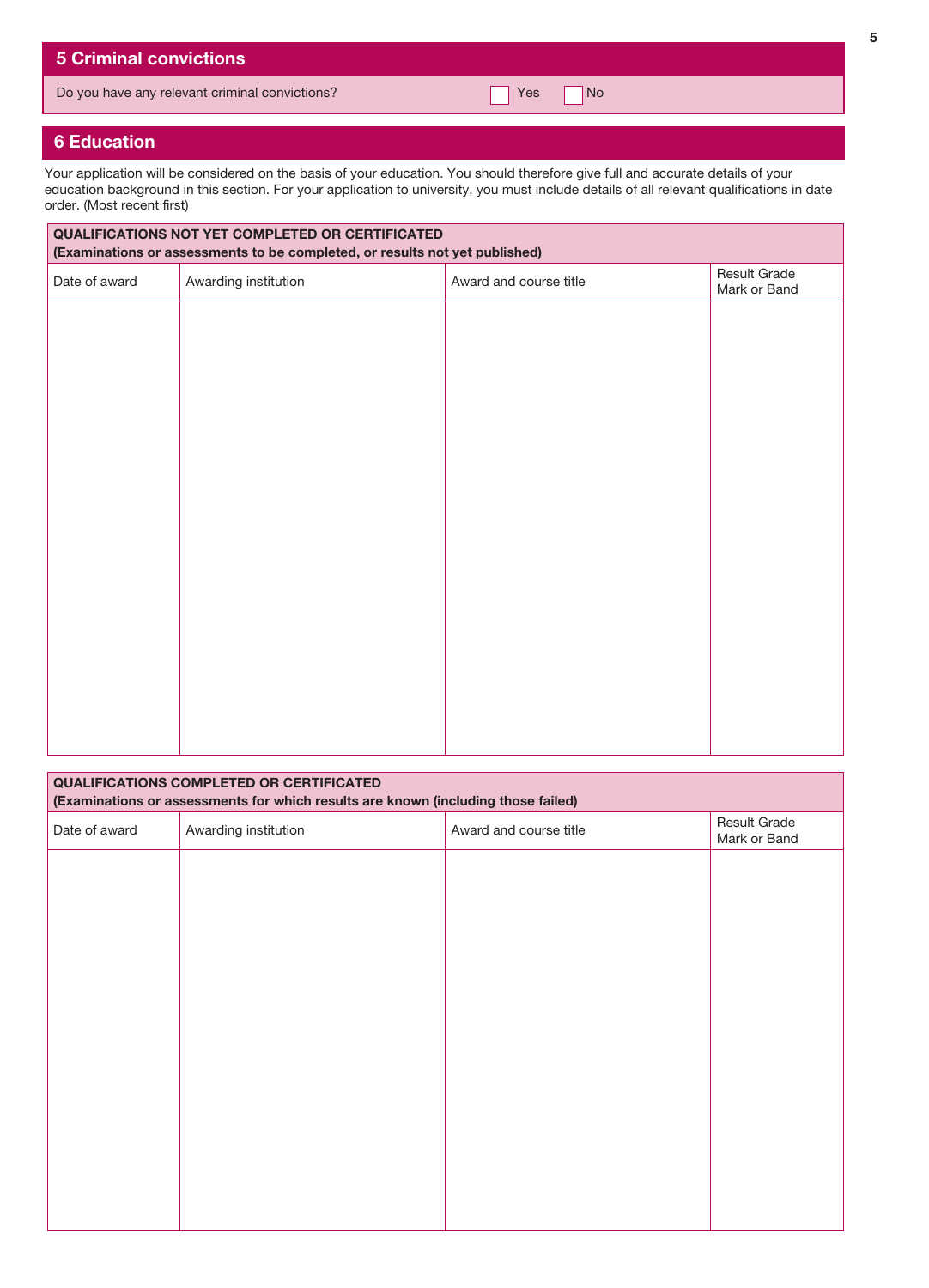## 7 Work experience

'n

Your application will be considered on the basis of your work and other relevant experience. You should therefore give full and accurate details of all your relevant previous work experience in this section.

| Most recent employment first        |                                                              |                             |    |  |  |  |  |
|-------------------------------------|--------------------------------------------------------------|-----------------------------|----|--|--|--|--|
| Name and address of<br>organisation | Job title and brief summary of responsibilities/achievements | Dates of employment<br>From | To |  |  |  |  |
|                                     |                                                              |                             |    |  |  |  |  |
|                                     |                                                              |                             |    |  |  |  |  |
|                                     |                                                              |                             |    |  |  |  |  |
|                                     |                                                              |                             |    |  |  |  |  |
|                                     |                                                              |                             |    |  |  |  |  |
|                                     |                                                              |                             |    |  |  |  |  |
|                                     |                                                              |                             |    |  |  |  |  |
|                                     |                                                              |                             |    |  |  |  |  |
|                                     |                                                              |                             |    |  |  |  |  |
|                                     |                                                              |                             |    |  |  |  |  |
|                                     |                                                              |                             |    |  |  |  |  |
|                                     |                                                              |                             |    |  |  |  |  |
|                                     |                                                              |                             |    |  |  |  |  |
|                                     |                                                              |                             |    |  |  |  |  |
|                                     |                                                              |                             |    |  |  |  |  |
|                                     |                                                              |                             |    |  |  |  |  |
|                                     |                                                              |                             |    |  |  |  |  |
|                                     |                                                              |                             |    |  |  |  |  |
|                                     |                                                              |                             |    |  |  |  |  |
|                                     |                                                              |                             |    |  |  |  |  |
|                                     |                                                              |                             |    |  |  |  |  |
|                                     |                                                              |                             |    |  |  |  |  |

| 8 Membership of professional bodies |                    |                                   |  |  |  |  |  |
|-------------------------------------|--------------------|-----------------------------------|--|--|--|--|--|
| Name and address of organisation    | Type of membership | Dates of membership<br>From<br>To |  |  |  |  |  |
|                                     |                    |                                   |  |  |  |  |  |
|                                     |                    |                                   |  |  |  |  |  |
|                                     |                    |                                   |  |  |  |  |  |
|                                     |                    |                                   |  |  |  |  |  |
|                                     |                    |                                   |  |  |  |  |  |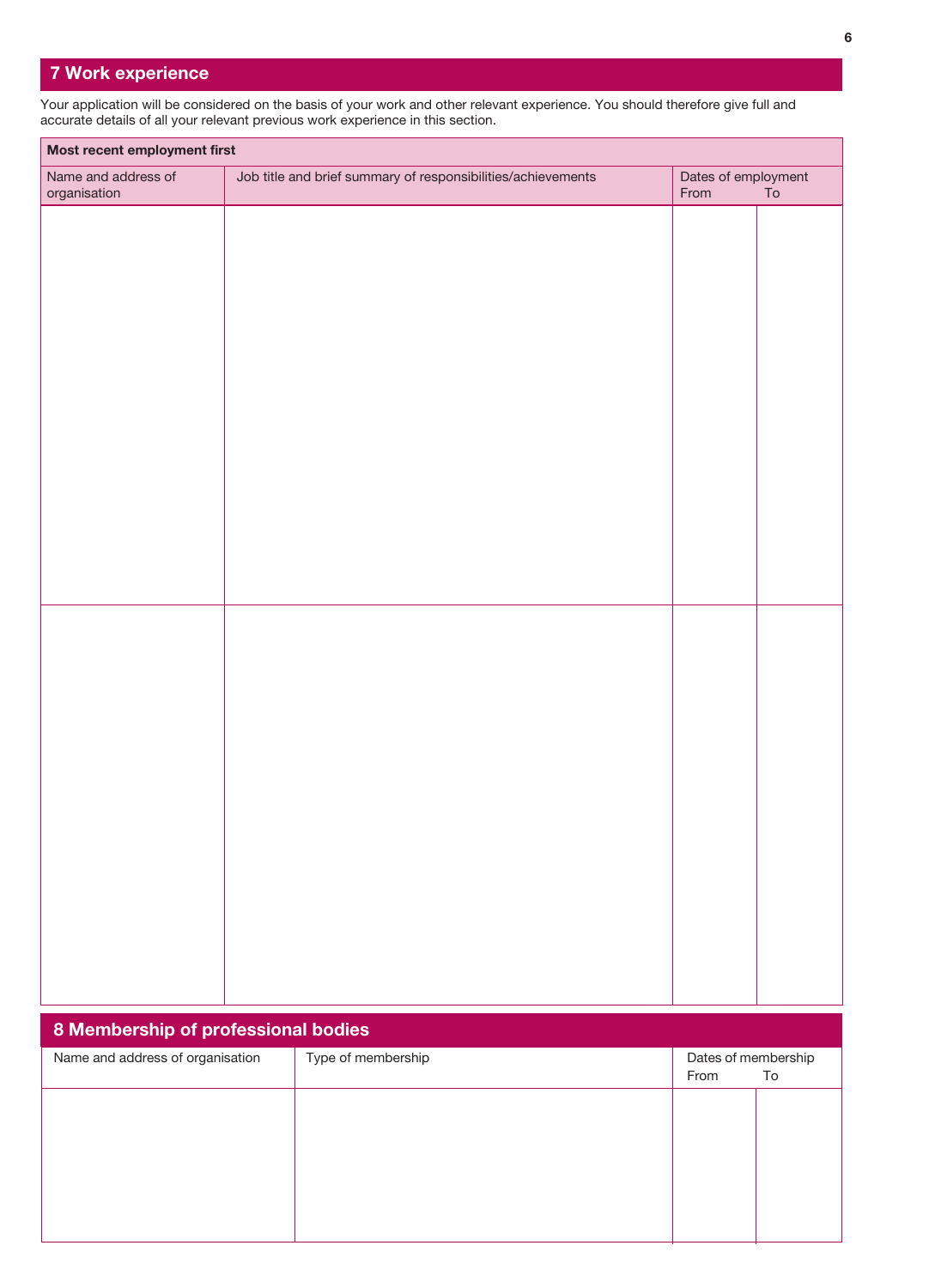Taught course applicants - in this section please provide further information in support of your application. You should include a personal statement explaining why you have chosen this course, how your previous education and experience have prepared you for the course, and impact it will have on your future career (if applicable).

Research applicants – in this section please provide an outline of your proposed research programme. This should include an outline of the research questions/area, aims of the project, methodology (if known), potential impact of the research and some key background literature/references (max 1500 words).

Continue on a separate sheet if necessary

Reference forms can be found at the back of this application form. Please complete sections 1,2 and 3 on the reference form before passing to your referee. It is the applicant's responsibility to request references; the university will not request references on your behalf. Your references can be scanned and submitted by email providing that they are submitted on letter headed paper and stamped by the relevant organisation or on the reference forms provided. Please provide details of your referees below.

| <b>10 Referees</b>                                     |                |                |
|--------------------------------------------------------|----------------|----------------|
|                                                        | $\overline{1}$ | $\overline{2}$ |
| Name                                                   |                |                |
| Position                                               |                |                |
| Company/organisation                                   |                |                |
| Address                                                |                |                |
|                                                        |                |                |
|                                                        |                |                |
|                                                        |                |                |
| Postcode                                               |                |                |
| Country                                                |                |                |
| Email address                                          |                |                |
| Phone number<br>(including full country and area code) |                |                |
| Fax number                                             |                |                |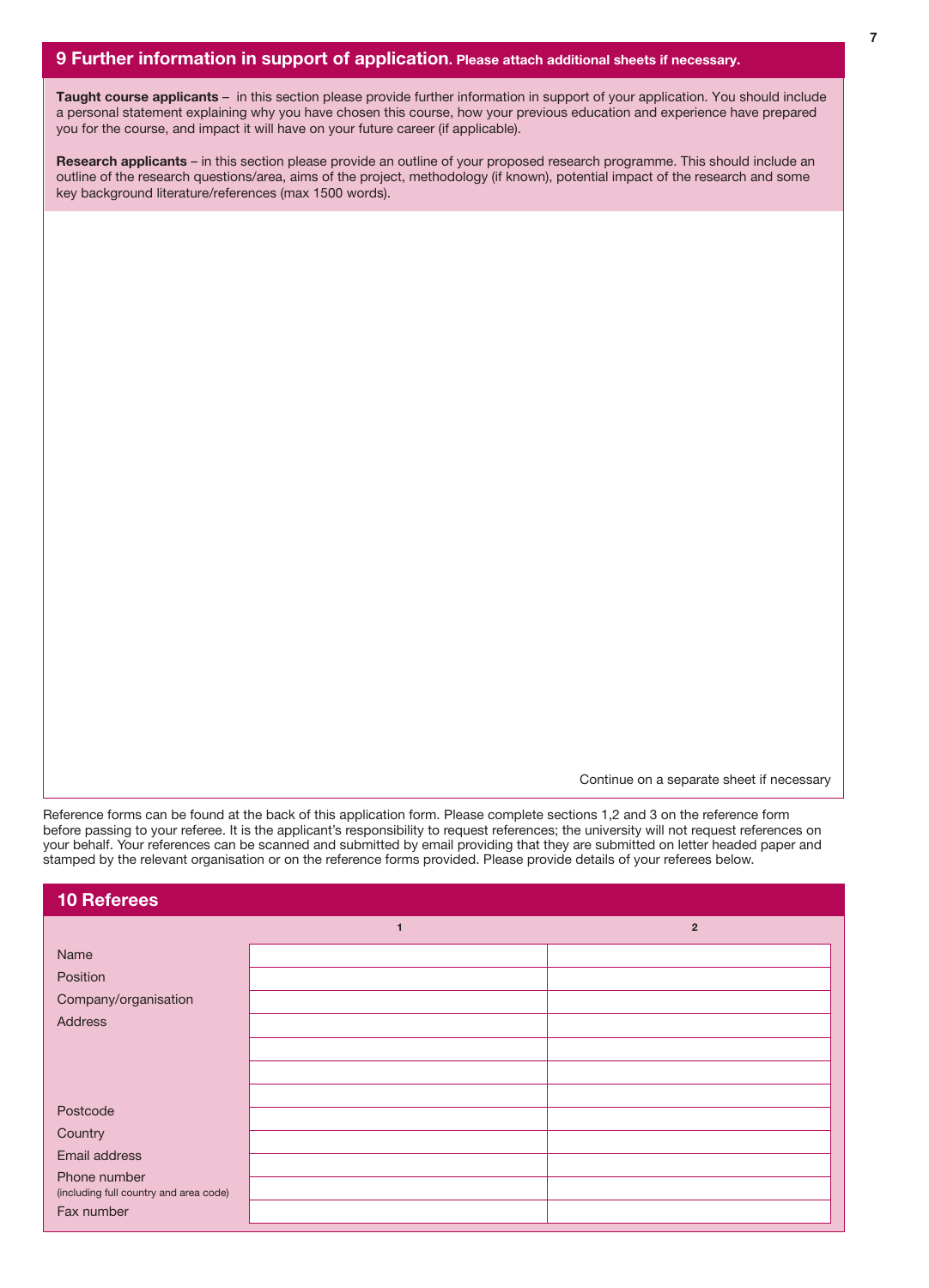## 11 Financial information

| How do you intend to pay for your tuition fees?      |                                                                                                                                  |  |  |  |  |  |  |
|------------------------------------------------------|----------------------------------------------------------------------------------------------------------------------------------|--|--|--|--|--|--|
| Personal/family resources                            | Sponsorship<br>Scholarship<br>Government body<br>Research council<br>Employer                                                    |  |  |  |  |  |  |
| confirming funding.                                  | If you are not a self-funding applicant please give the name and address of your sponsor below and enclose a copy of your letter |  |  |  |  |  |  |
| Name of sponsor                                      |                                                                                                                                  |  |  |  |  |  |  |
| <b>Address</b>                                       |                                                                                                                                  |  |  |  |  |  |  |
|                                                      |                                                                                                                                  |  |  |  |  |  |  |
| Postcode                                             |                                                                                                                                  |  |  |  |  |  |  |
| Country                                              |                                                                                                                                  |  |  |  |  |  |  |
| Email address                                        |                                                                                                                                  |  |  |  |  |  |  |
| Phone number                                         |                                                                                                                                  |  |  |  |  |  |  |
| (including full country and area code)<br>Fax number |                                                                                                                                  |  |  |  |  |  |  |

### 12 Data protection statement

The information you supply on this form will be used by Sheffield Hallam University in accordance with the Data Protection Act 1998 and other applicable legislation. The University will use the information to process your application and to provide any relevant further information by post, email or text. It will also be used to support the University's marketing and market research activities.

Please tick if you do not wish to receive further information by

|  | $\Box$ Post |  | <b>Text</b> |  | $\Box$ Email |  | $\Box$ Phone |
|--|-------------|--|-------------|--|--------------|--|--------------|
|--|-------------|--|-------------|--|--------------|--|--------------|

If at any time you change your mind and you would like the University to stop sending such information, please contact the Department of Marketing, Sheffield Hallam University, Sheffield S1 1WB or email marketing@shu.ac.uk

The information from your application form will be used to set up a student record on the University's student information (SI) system. Where required this information may be shared with the government or their respective agents to check the accuracy of personal information provided by students against external data sources such as the Higher Education Statistics Agency (HESA), or the Learning Skills Council Individual Learner Record (LSC ILR), returns. The University may also contact other institutions to confirm previous qualifications obtained.

In order to prevent and detect fraud and comply with regulations for international students we reserve the right to, or may be required to, share this information with external organisations such as the police, the Home Office, the Foreign and Commonwealth Office, the UK Visa's and Immigration and local authorities.

The University is required to check international students' eligibility to study in the UK. This may require the University to liaise with and exchange data with the Home Office or related Government agencies in relation to students' visa history and/or immigration history, during the admissions process.

I consent to the Home Office, or related Government agency, releasing information about my immigration history to the University for these purposes. This may include sensitive personal data about any orders, warnings, convictions or other penalties relevant to immigration. (Please note that failure to provide consent by ticking the above box may delay the processing of your application.)

### 13 Declaration

Please read and sign the declaration statement. I confirm that, to the best of my knowledge, the information given in this form is true, complete and accurate and no information requested or other material information has been omitted. I give my consent to the processing of my data by Sheffield Hallam University. I understand that any offer of a place on the above course is subject to my acceptance of the University's terms and conditions, which I have received and read. I understand what they say, and I agree to abide by the conditions set out there. I accept that if I do not fully comply with these requirements, Sheffield Hallam University reserves the right to cancel my application and I shall have no claim against Sheffield Hallam University in relation to this application.

| Applicant's | Date |  |
|-------------|------|--|
| signature   |      |  |
|             |      |  |

Please send your completed application form to Direct Admissions, Surrey Building, City Campus, Howard Street, Sheffield S1 1WB unless you have been dealing with a specific faculty contact or research area in which case you application should be sent directly to this contact.

If you are completing the application form electronically, please type your full name into the signature box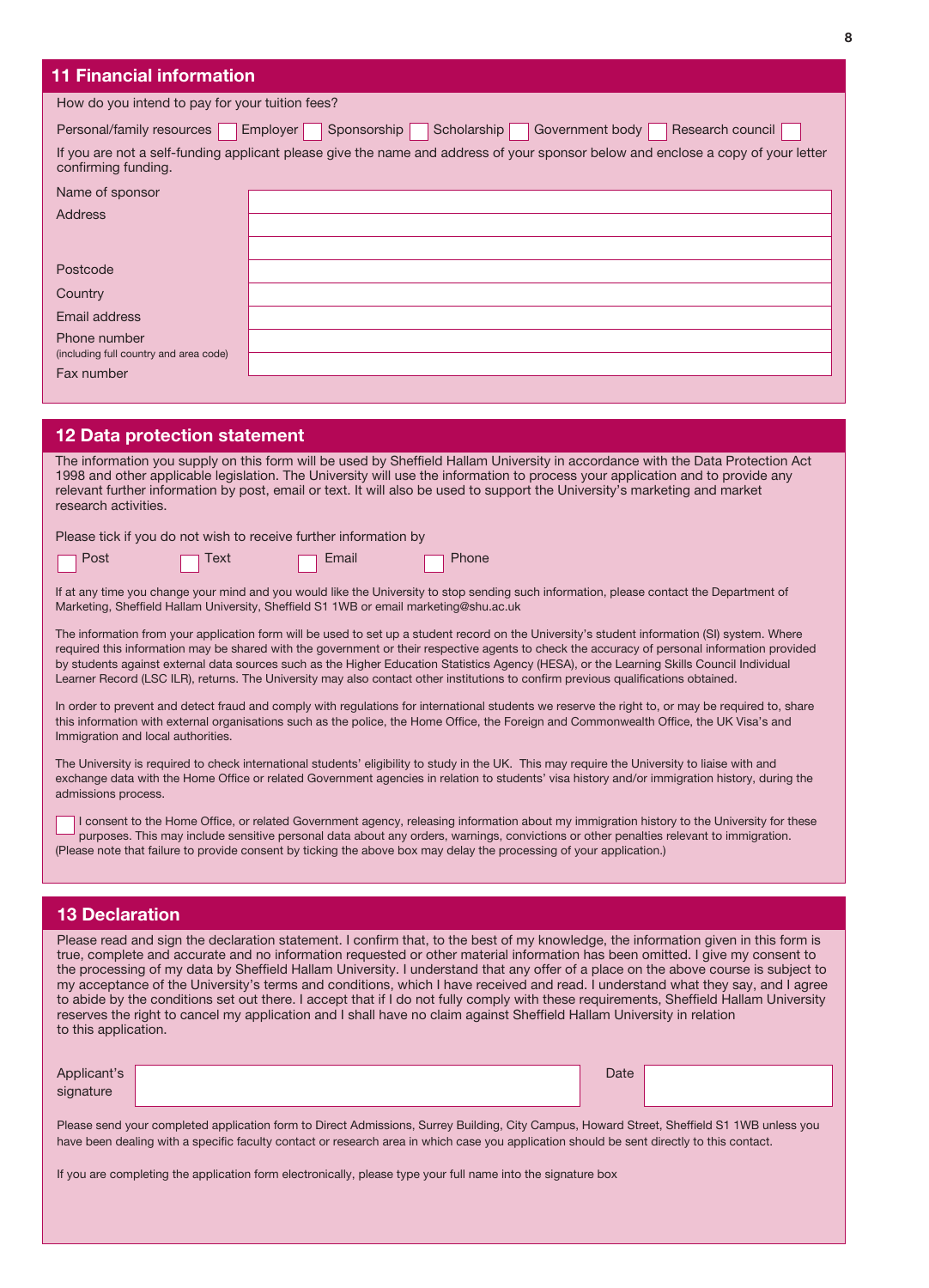For office use only

### Please note this section of the application will not be used in the consideration of your application

## Disabilities and support needs

If you declare a disability this will not be a factor in the university's decision as to whether or not to offer you a place. However it is important that the University knows if you have any specialist needs in order that we can provide you with appropriate support and facilities.

This information will remain strictly confidential.

| Do you consider yourself to have a disability               | No.<br>Yes                          |  |  |
|-------------------------------------------------------------|-------------------------------------|--|--|
| Type of disability                                          |                                     |  |  |
| Specific learning disability eg dyslexia, dyspraxia etc.    | <b>Blind/partially sighted</b>      |  |  |
| Deaf/hearing impairment                                     | Wheelchair user/mobility difficulty |  |  |
| Autistic spectrum disorder/Asperger syndrome                | Mental health difficulty            |  |  |
| Multiple disabilities                                       | Personal care support               |  |  |
| Unseen disability eg diabetes, cancer, epilepsy, asthma etc | please specify                      |  |  |
| Other<br>please specify                                     |                                     |  |  |
| Nature of support required                                  |                                     |  |  |
|                                                             |                                     |  |  |
|                                                             |                                     |  |  |
|                                                             |                                     |  |  |
|                                                             |                                     |  |  |
|                                                             |                                     |  |  |

Do you agree that this information can (where applicable) be shared with the course leader in order to ensure the provision of suitable support?  $\bigcap_{\text{Yes}}$  No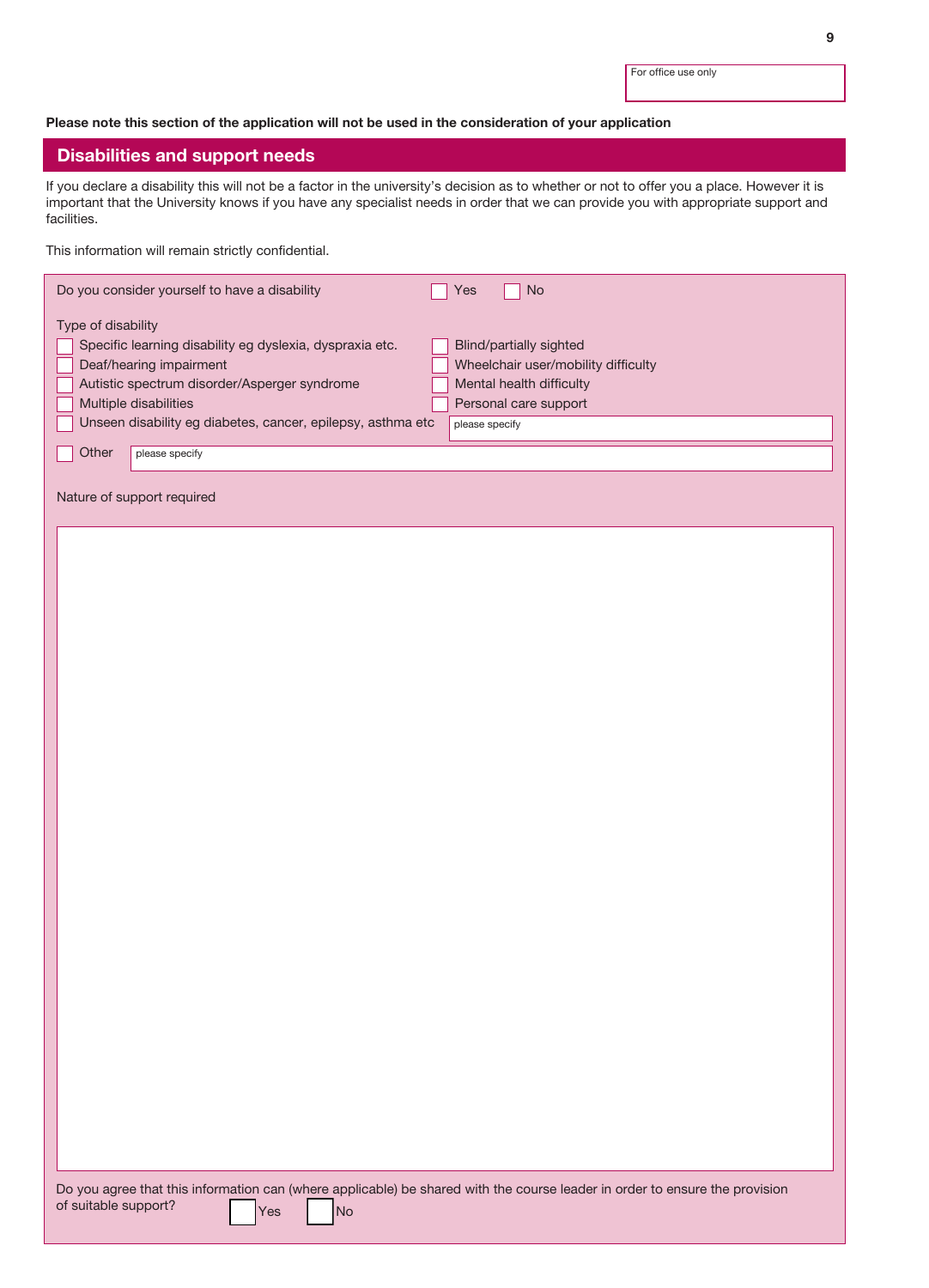| <b>Equal opportunities monitoring</b>                                                                                           |                                                                                                                                                    |                                                                                      |  |  |
|---------------------------------------------------------------------------------------------------------------------------------|----------------------------------------------------------------------------------------------------------------------------------------------------|--------------------------------------------------------------------------------------|--|--|
| <b>Ethnic origin</b>                                                                                                            |                                                                                                                                                    |                                                                                      |  |  |
| White<br>Gypsy or traveller<br>Black or black British – Caribbean<br>Black or black British - African<br>Other black background | Asian or Asian British - Pakistan<br>Asian or Asian British - Bangladesh<br>Chinese<br>Other Asian background<br>Mixed - white and black Caribbean | Mixed – white and Asian<br>Other mixed background<br>Arab<br>Other ethnic background |  |  |
| Asian or Asian British - Indian                                                                                                 | Mixed - white and black African                                                                                                                    |                                                                                      |  |  |
| <b>Religion</b>                                                                                                                 |                                                                                                                                                    |                                                                                      |  |  |
| Baha'l Faith                                                                                                                    | <b>Muslim</b>                                                                                                                                      | No religion                                                                          |  |  |
| <b>Buddhist</b>                                                                                                                 | <b>Sikh</b>                                                                                                                                        | Pagan                                                                                |  |  |
| <b>Hindu</b>                                                                                                                    | Any other religion or belief                                                                                                                       | Christian                                                                            |  |  |
| <b>Jewish</b>                                                                                                                   | Prefer not to say                                                                                                                                  | Spiritual                                                                            |  |  |
|                                                                                                                                 |                                                                                                                                                    | Other                                                                                |  |  |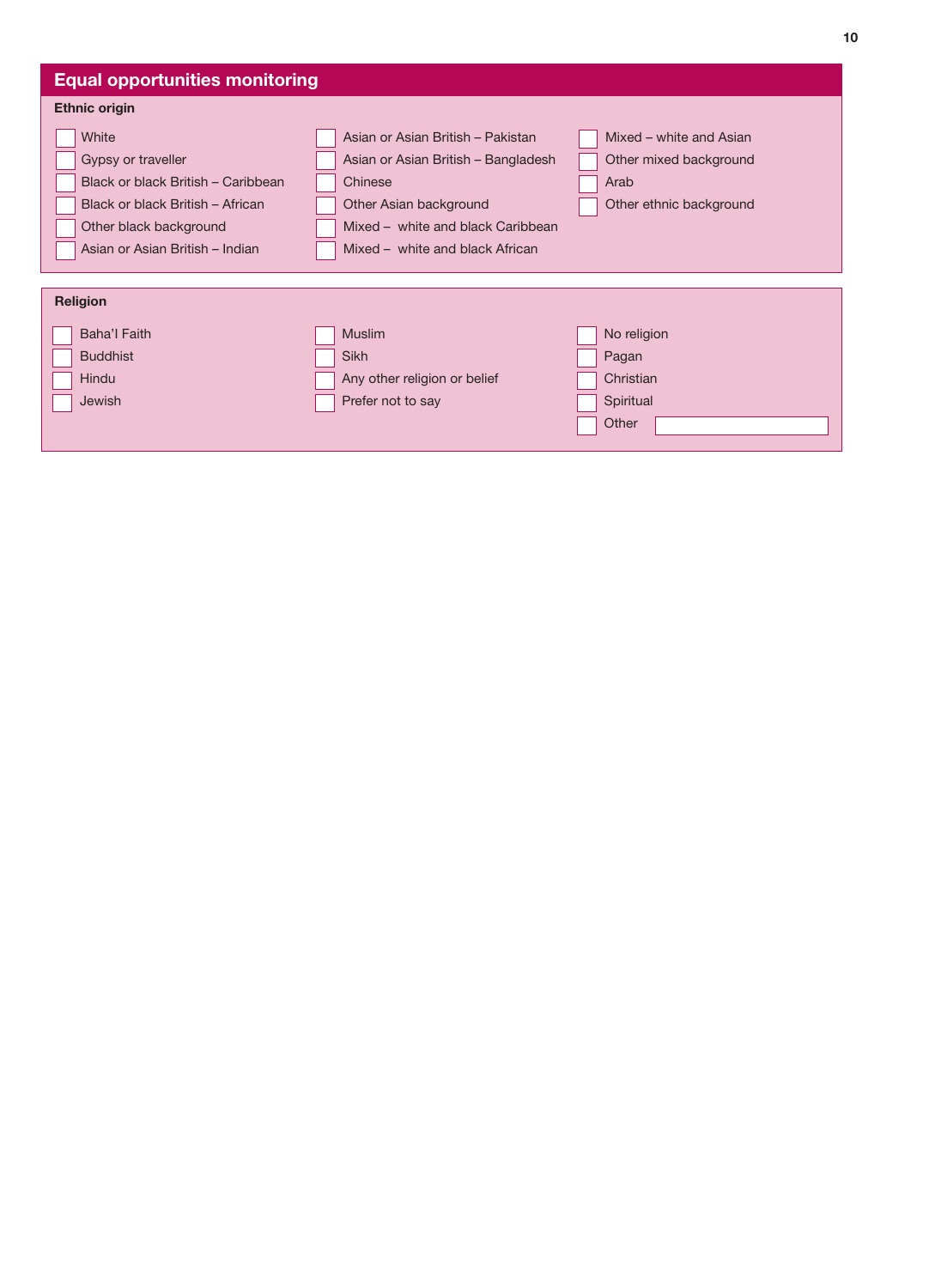# Reference For office use only

*Please read the instructions below for completing this form.* It is the applicant's responsibility to request references, the university will not request references on your behalf.

*This form will be photocopied. Please type or write clearly in block capitals in black ink. Tick boxes* ❏✓ *as appropriate.*

## The reference process

The person named in Section 1 below has applied for a course at Sheffield Hallam University. They have selected you as their referee. Please complete and return this form to the address given in Section 3.

A PDF version of this form can be downloaded at www.shu.ac.uk/ study/form references can be scanned and submitted by email providing that they are on the reference forms provided or on official letter headed paper and stamped by the relevant organisation. If you decide to use this form please complete it by typing or writing using black ink and block capitals as it may need to be photocopied.

Referees should be aware that under the provisions of the Data Protection Act (1998) applicants may ask the University to disclose references that have been used in the admissions process. References will also be accessible if requested in connection with legal proceedings.

Please tell us if you object to the reference being open to the data subject on request. Please note that the University may decide to disclose the reference without your consent, if it is able to anonymise the information (to protect your identity) or it is considered reasonable to release the reference even though it is possible to identify who wrote the reference. The University will balance the data subject's right of access with your right of privacy.

### Sections 1, 2 and 3 must be completed by the applicant

1 Applicant's full name

### The reference report

Please say whether, in your opinion, the applicant is likely to complete successfully and benefit from the programme of study for which s/he is applying and why. Please specify the applicant's general suitability to undertake the course(s) including distinct strengths or areas for improvement. Please specify the nature and grade of qualification, including class of degree, already obtained or expected to be obtained prior to the start of the course.

It would be helpful if, in addition to any general statement, you would indicate the following in your reference

- how the applicant's achievements compare(d) to those of his/her peers
- for applicants whose first language is not English, their standard of proficiency in written and oral English
- for applicants who hold professional qualifications or have professional experience, how the qualifications and/or experience would contribute to the applicant's suitability

## 2 Award and title of applicant's proposed programme of study

## 3 Return address for completed reference

Section 4 to be completed by the referee

| <b>4 Referee's details</b>                           |  |
|------------------------------------------------------|--|
|                                                      |  |
| Name                                                 |  |
| Position                                             |  |
| Company/organisation                                 |  |
| <b>Address</b>                                       |  |
|                                                      |  |
| Postcode                                             |  |
| Country                                              |  |
| Email address                                        |  |
| Phone number                                         |  |
| (including full country and area code)<br>Fax number |  |
|                                                      |  |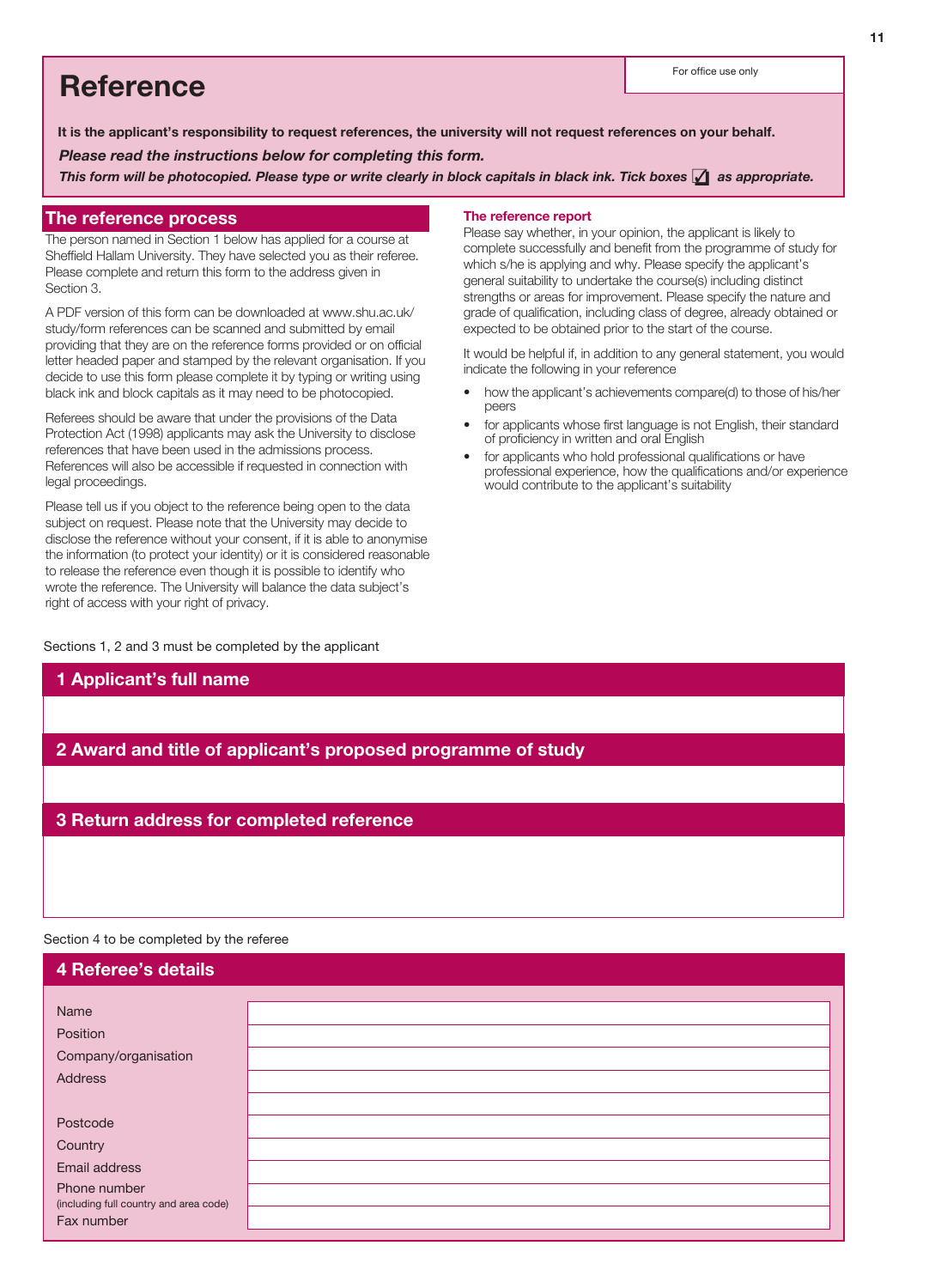## Sections 5, 6 and 7 to be completed by the referee

| <b>5 Report on the applicant</b>                                                                                                                                             |                                             |                                                                                                         |  |                                                    |  |
|------------------------------------------------------------------------------------------------------------------------------------------------------------------------------|---------------------------------------------|---------------------------------------------------------------------------------------------------------|--|----------------------------------------------------|--|
| How long have you known the applicant?                                                                                                                                       |                                             |                                                                                                         |  |                                                    |  |
|                                                                                                                                                                              | In what capacity do you know the applicant? |                                                                                                         |  |                                                    |  |
| In your opinion is the applicant likely to successfully complete and<br>benefit from the programme of study for which s/he is applying?<br>Uncertain/don't know<br>Yes<br>No |                                             |                                                                                                         |  |                                                    |  |
|                                                                                                                                                                              |                                             | Please explain your response to the previous question and add any further comments                      |  |                                                    |  |
|                                                                                                                                                                              |                                             |                                                                                                         |  |                                                    |  |
|                                                                                                                                                                              |                                             |                                                                                                         |  |                                                    |  |
|                                                                                                                                                                              |                                             |                                                                                                         |  |                                                    |  |
|                                                                                                                                                                              |                                             |                                                                                                         |  |                                                    |  |
|                                                                                                                                                                              |                                             |                                                                                                         |  |                                                    |  |
|                                                                                                                                                                              |                                             |                                                                                                         |  |                                                    |  |
|                                                                                                                                                                              |                                             |                                                                                                         |  |                                                    |  |
|                                                                                                                                                                              |                                             |                                                                                                         |  |                                                    |  |
|                                                                                                                                                                              |                                             |                                                                                                         |  |                                                    |  |
|                                                                                                                                                                              |                                             |                                                                                                         |  |                                                    |  |
|                                                                                                                                                                              |                                             |                                                                                                         |  |                                                    |  |
|                                                                                                                                                                              |                                             |                                                                                                         |  |                                                    |  |
|                                                                                                                                                                              |                                             |                                                                                                         |  |                                                    |  |
|                                                                                                                                                                              |                                             |                                                                                                         |  |                                                    |  |
|                                                                                                                                                                              |                                             |                                                                                                         |  |                                                    |  |
|                                                                                                                                                                              |                                             |                                                                                                         |  | (Please continue on a separate sheet if necessary) |  |
| <b>6 Applicant's qualifications</b>                                                                                                                                          |                                             |                                                                                                         |  |                                                    |  |
|                                                                                                                                                                              |                                             |                                                                                                         |  |                                                    |  |
|                                                                                                                                                                              |                                             |                                                                                                         |  |                                                    |  |
|                                                                                                                                                                              |                                             |                                                                                                         |  |                                                    |  |
|                                                                                                                                                                              |                                             |                                                                                                         |  |                                                    |  |
| <b>7 Referee's declaration</b>                                                                                                                                               |                                             | I confirm that, to the best of my knowledge, the information given in this form is correct and complete |  |                                                    |  |
| Referee's signature                                                                                                                                                          |                                             |                                                                                                         |  |                                                    |  |
| Date                                                                                                                                                                         |                                             |                                                                                                         |  |                                                    |  |
| Official institutional                                                                                                                                                       |                                             |                                                                                                         |  |                                                    |  |
| stamp (if appropriate)                                                                                                                                                       |                                             |                                                                                                         |  |                                                    |  |
|                                                                                                                                                                              |                                             |                                                                                                         |  |                                                    |  |
|                                                                                                                                                                              |                                             | Please return completed forms to the address specified in section 3                                     |  |                                                    |  |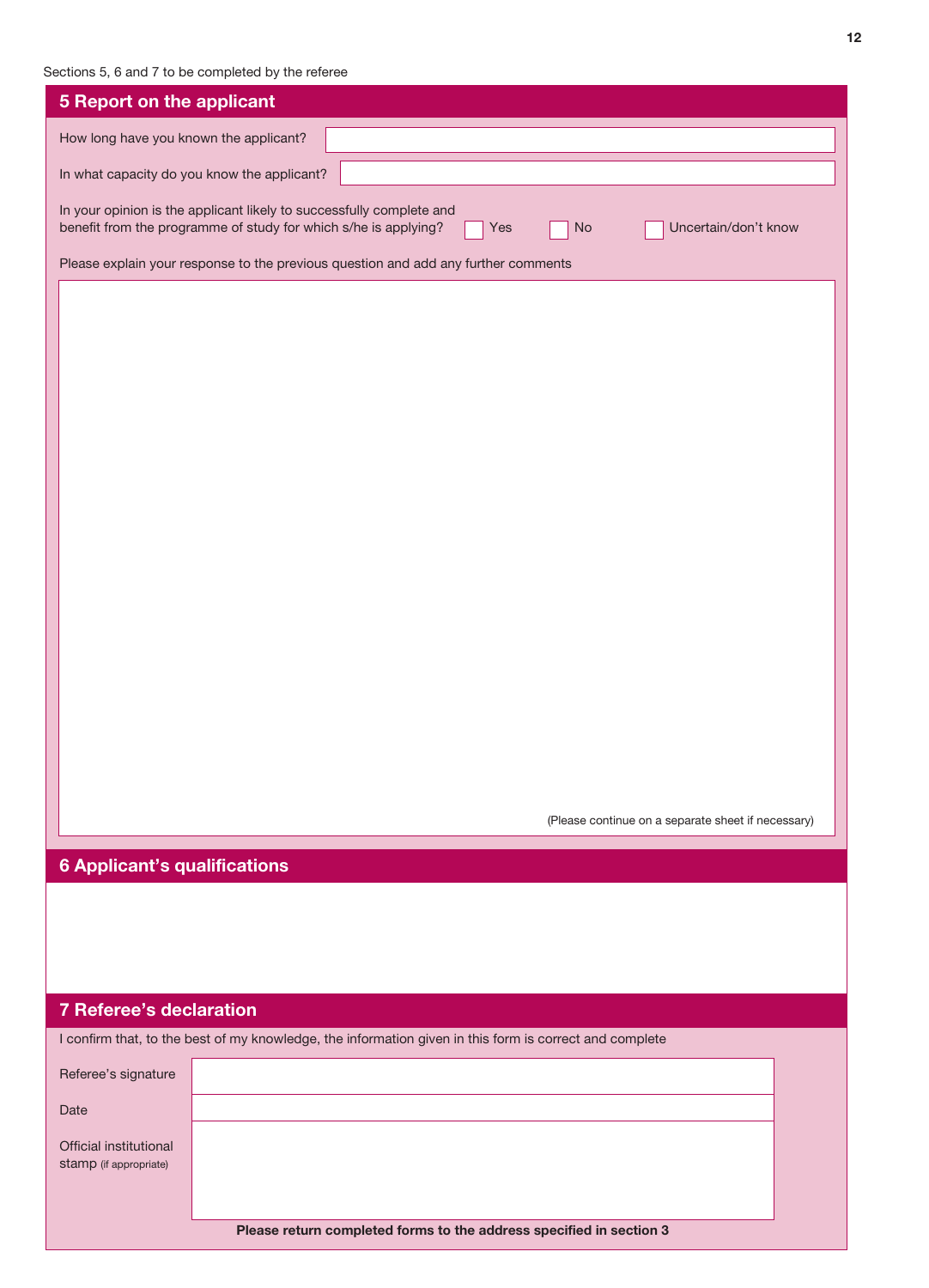For office use only

## Reference

It is the applicant's responsibility to request references, the university will not request references on your behalf.

*Please read the instructions below for completing this form.*

*This form will be photocopied. Please type or write clearly in block capitals in black ink. Tick boxes* ❏✓ *as appropriate.*

### The reference process

The person named in Section 1 below has applied for a course at Sheffield Hallam University. They have selected you as their referee. Please complete and return this form to the address given in Section 3.

A PDF version of this form can be downloaded at www.shu.ac.uk/ study/form references can be scanned and submitted by email providing that they are on the reference forms provided or on official letter headed paper and stamped by the relevant organisation. If you decide to use this form please complete it by typing or writing using black ink and block capitals as it may need to be photocopied.

Referees should be aware that under the provisions of the Data Protection Act (1998) applicants may ask the University to disclose references that have been used in the admissions process. References will also be accessible if requested in connection with legal proceedings.

Please tell us if you object to the reference being open to the data subject on request. Please note that the University may decide to disclose the reference without your consent, if it is able to anonymise the information (to protect your identity) or it is considered reasonable to release the reference even though it is possible to identify who wrote the reference. The University will balance the data subject's right of access with your right of privacy.

Sections 1, 2 and 3 must be completed by the applicant

1 Applicant's full name

### The reference report

Please say whether, in your opinion, the applicant is likely to complete successfully and benefit from the programme of study for which s/he is applying and why. Please specify the applicant's general suitability to undertake the course(s) including distinct strengths or areas for improvement. Please specify the nature and grade of qualification, including class of degree, already obtained or expected to be obtained prior to the start of the course.

It would be helpful if, in addition to any general statement, you would indicate the following in your reference

- how the applicant's achievements compare(d) to those of his/her peers
- for applicants whose first language is not English, their standard of proficiency in written and oral English
- for applicants who hold professional qualifications or have professional experience, how the qualifications and/or experience would contribute to the applicant's suitability

## 2 Award and title of applicant's proposed programme of study

## 3 Return address for completed reference

### Section 4 to be completed by the referee

| 4 Referee's details                    |  |
|----------------------------------------|--|
|                                        |  |
| Name                                   |  |
| Position                               |  |
| Company/organisation                   |  |
| <b>Address</b>                         |  |
|                                        |  |
| Postcode                               |  |
| Country                                |  |
| Email address                          |  |
| Phone number                           |  |
| (including full country and area code) |  |
| Fax number                             |  |